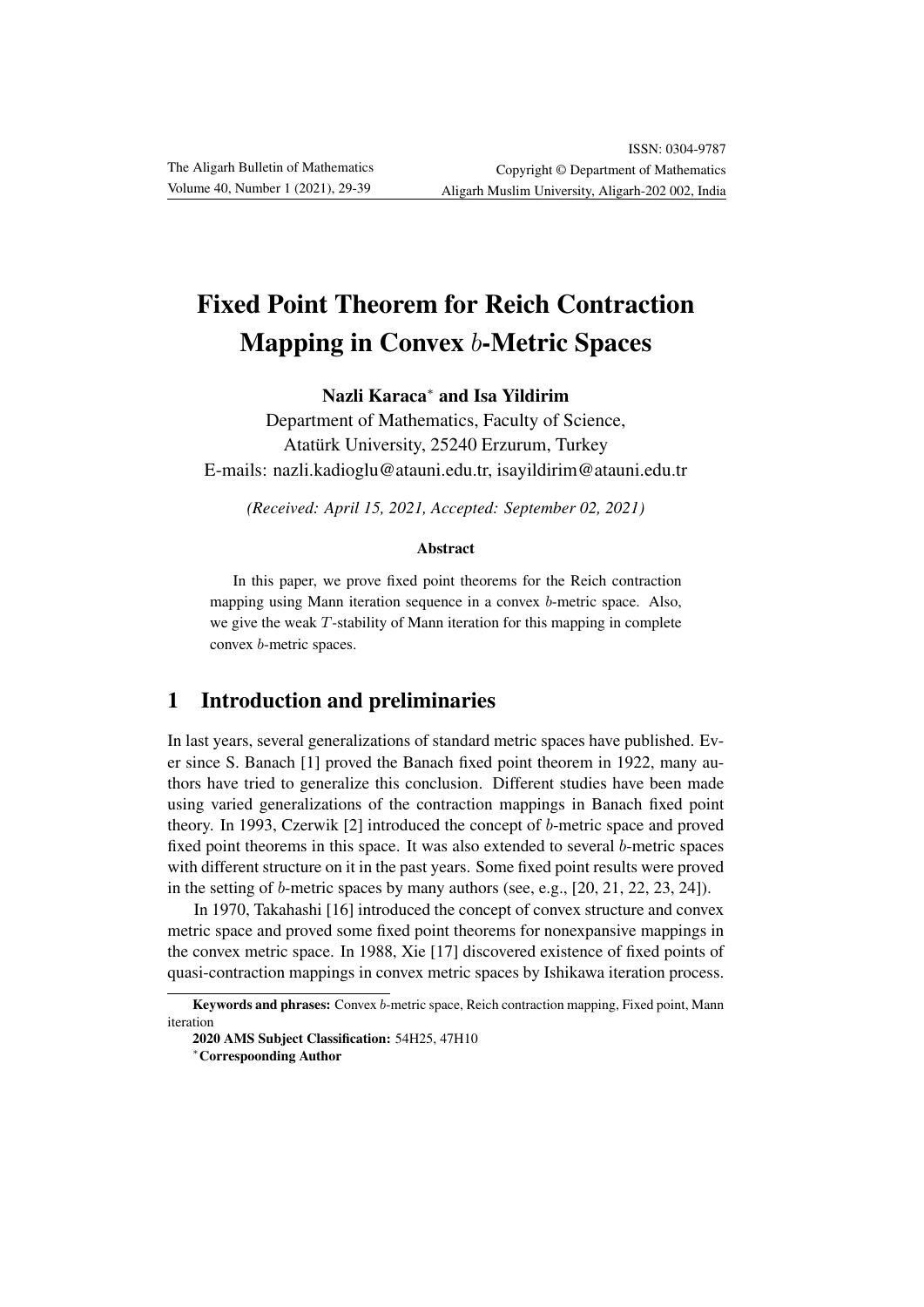In 2020, Chen et al. [4] introduced convex b-metric space and proved some fixed point theorems. Moreover, a lot of authors generalized the metric space into many other spaces (see [5, 6, 7, 8, 9, 10, 11, 12, 13, 14]).

The aim of this paper is to give fixed point theorems for the Reich contraction mapping in convex  $b$ -metric space. And also, we will show the weak  $T$ -stability of Mann iteration in this space. Our results expand the results in [4].

The following definitions and results will be needed in the sequel.

Let  $(U, \rho)$  be a metric space and let  $T : U \to U$  be a mapping. The mapping  $T$  is said to be Reich [19] contraction mapping if

$$
\rho(Tu, Tv) \le k\rho(u, v) + t\left[\rho(u, Tu) + \rho(v, Tv)\right]
$$
\n(1.1)

for all  $u, v \in U$ , where  $k + 2t < 1$ .

**Definition 1.1.** [2, 3] Let U be a (nonempty) set and  $s > 1$  be a given real number. *A function*  $\rho_b : U \times U \to [0, \infty)$  *is a b-metric on* U *if for all*  $u, v, y \in U$ *, the following conditions hold:*

- $(b_1)$   $\rho_b(u, v) = 0$  *if and only if*  $u = v$ ,
- *(b<sub>2</sub>)*  $\rho_b(u, v) = \rho_b(v, u)$ ,
- $(b_3)$   $\rho_b(u, y) \leq s[\rho_b(u, v) + \rho_b(v, y)].$

Then,  $(X, \rho_b)$  is called a b-metric space. It is clear that a b-metric space is a metric space for  $s = 1$ .

**Definition 1.2.** *[2, 3] Let*  $(U, \rho_b)$  *be a b-metric space and*  $\{u_n\}$  *a sequence in* U. *We say that*

- *(1)*  $\{u_n\}$  *converges to*  $u \in U$  *if*  $\rho_b(u_n, u) \to 0$  *as*  $n \to \infty$ *;*
- *(2)*  $\{u_n\}$  *is a Cauchy sequence if*  $\rho_b(u_m, u_n) \to 0$  *as*  $m, n \to \infty$ *;*
- $(3)$   $(U, \rho_b)$  *is complete if every Cauchy sequence in* U *is convergent.*

Takahashi's [16] concept of a convex structure is following:

**Definition 1.3.** *[16] Let*  $U \neq \emptyset$  *and*  $I = [0, 1]$ *. Define the mapping*  $\rho_b : U \times U \rightarrow$  $[0, \infty)$  *and a continuous function*  $\omega : U \times U \times I \to U$ . Then  $\omega$  *is said to be the convex structure on* U *if the following holds:*

$$
\rho_b(y, \omega(u, v; \lambda)) \le \lambda \rho_b(y, u) + (1 - \lambda) \rho_b(y, v) \tag{1.2}
$$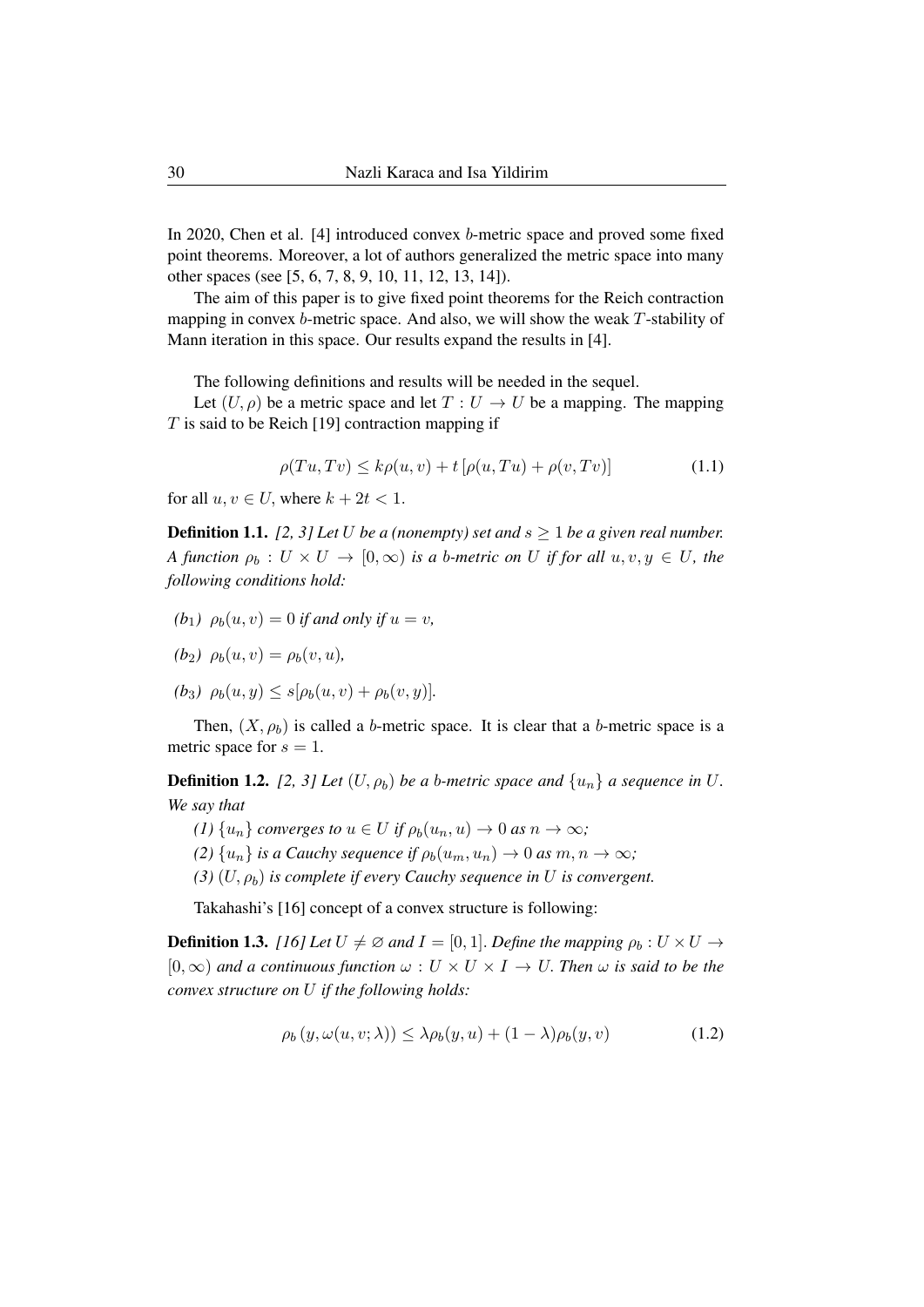*for each*  $y \in U$  *and*  $(u, v; \lambda) \in U \times U \times I$ .

Chen et al. [4] gave definition of the convex b-metric space as follows:

**Definition 1.4.** Let the mapping  $\omega : U \times U \times I \rightarrow U$  be a convex structure on *b*-metric space  $(U, \rho_b)$  with constant  $s \geq 1$  and  $I = [0, 1]$ . Then  $(U, \rho_b, \omega)$  is said *to be a convex* b*-metric space.*

Let  $(U, \rho_b, \omega)$  be a convex b-metric space and  $T : U \to U$  be a mapping. The generalization of the Mann iteration process to convex b-metric space is following:

$$
u_{n+1} = \omega(u_n, Tu_n; \alpha_n), \ n \in \mathbb{N},
$$

where  $u_n \in U$  and  $\alpha_n \in [0, 1]$ .

**Lemma 1.1.** *[18] Let*  $\{k_n\}$ ,  $\{l_n\}$  *be non-negative sequences satisfying*  $k_{n+1} \leq$  $hk_n + l_n$  *for all*  $n \in \mathbb{N}, 0 \leq h < 1$ ,  $\lim_{n \to \infty} l_n = 0$ . *Then*  $\lim_{n \to \infty} k_n = 0$ .

In 2008, Qing and Rhoades [15] introduced the concept of  $T$ -stability of the iteration procedure in complete metric spaces in the following:

**Definition 1.5.** *[15]Let* T *be a self-map on a complete metric space*  $(U, \rho_b)$ . As*sume that*  $u_{n+1} = f(T, u_n)$  *is an iteration sequence, which yields a sequence*  $u_n$ *of points from U. Then the sequence*  $u_{n+1} = f(T, u_n)$  *is said to be T-stable if*  ${u_n}$  *convergence to a fixed point*  $u^*$  *of*  $T$ *, and if*  ${v_n}$  *is a sequence in*  $U$  *such that*  $\lim_{n\to\infty}\rho_b(v_{n+1},f(T,v_n))=0$ , then we have  $\lim_{n\to\infty}v_n=u^*$ .

In 2020, Chen et al. [4] introduced the concept of the weak  $T$ -stability of the iteration procedure.

**Definition 1.6.** *[4] Let*  $T$  *be a self-map on a complete metric space*  $(U, \rho_h)$ . *Assume that*  $u_{n+1} = f(T, u_n)$  *is an iteration sequence, which yields a sequence*  $u_n$  *of points from* U. Then the iteration procedure  $u_{n+1} = f(T, u_n)$  is said to be weakly T-stable if  $\{u_n\}$  converges to a fixed point  $u^*$  of T, and if  $\{v_n\}$  is a sequence *in* U such that  $\lim_{n\to\infty} \rho_b(v_{n+1}, f(T, v_n)) = 0$  and sequence  $\{\rho_b(v_n, Tv_n)\}\$ is *bounded, then*  $\lim_{n\to\infty} v_n = u^*$ .

## Main Results

In this section, we will first give fixed point theorem for the Reich contraction mapping in complete convex b-metric spaces by means of Mann iteration scheme.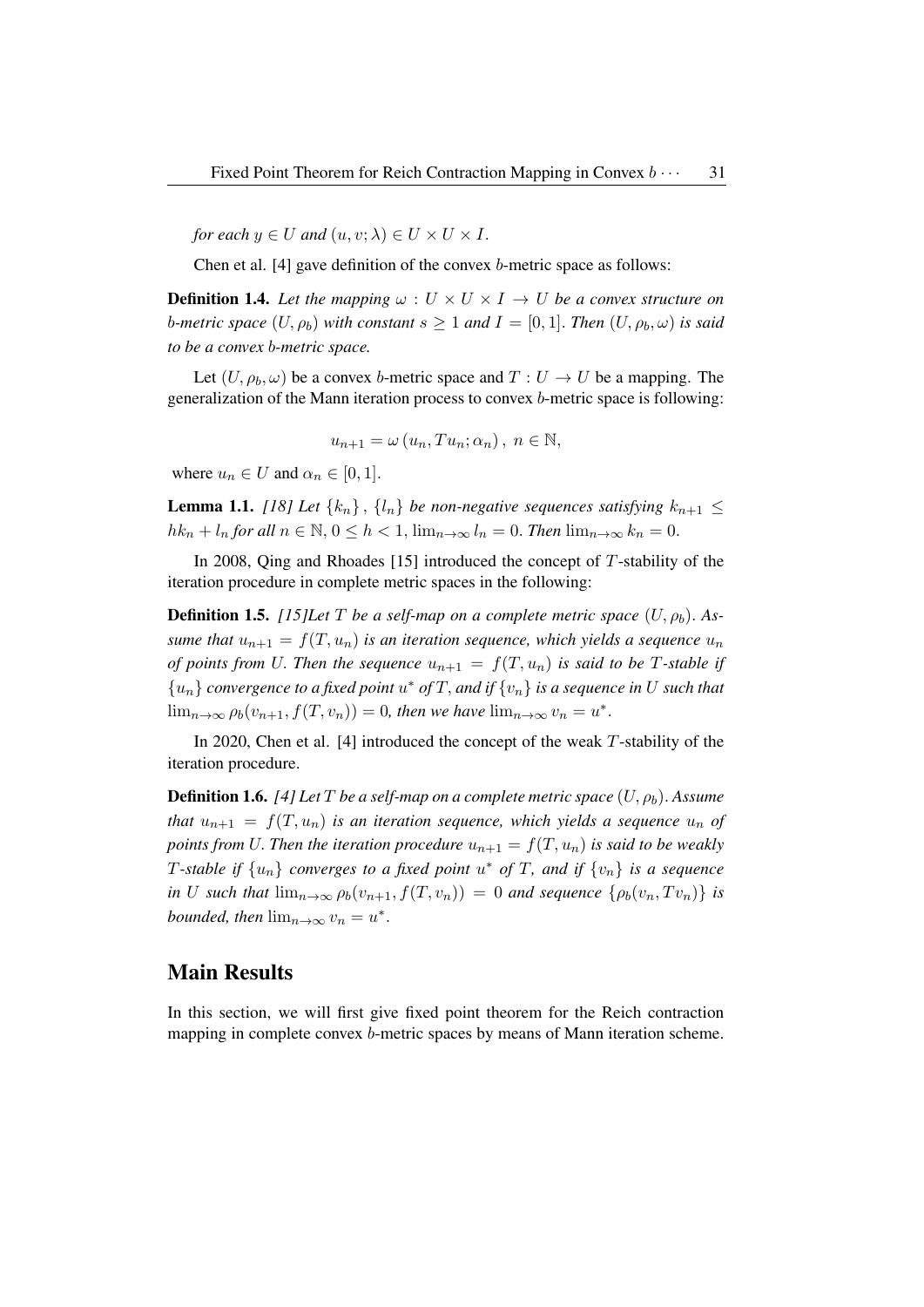And also, we will show the weak T-stability of Mann iteration for this mapping in complete convex b-metric spaces. We begin with the following result:

**Theorem 1.1.** Let  $(U, \rho_b, \omega)$  be a complete convex b-metric space with constant  $s > 1$  and  $T : U \rightarrow U$  be a Reich contraction mapping defined by (1.1). Let  $u_0 \in U$  *such that*  $\rho_b(u_0, Tu_0) = M < \infty$  *and define Mann iteration as*  $u_n =$  $\omega(u_{n-1}, Tu_{n-1}; \alpha_{n-1})$  for  $n \in \mathbb{N}$  and  $\alpha_{n-1} \in (0, \frac{1}{4s})$  $\frac{1}{4s^2}$ ]. If we get  $k \in (0, \frac{1}{4s})$  $\frac{1}{4s^2}$  and  $t\in(0,\frac{1}{8\varepsilon})$  $\frac{1}{8s^2}]$  for  $0 \leq k + 2t < \frac{1}{2s^2}$ , then  $T$  has a unique fixed point in U.

*Proof.* For any  $n \in \mathbb{N}$ , we have

$$
\rho_b(u_n, u_{n+1}) = \rho_b(u_n, \omega(u_n, Tu_n; \alpha_n)) \le (1 - \alpha_n) \rho_b(u_n, Tu_n) \tag{1.3}
$$

and

$$
\rho_b(u_n, Tu_n) = \rho_b(\omega(u_{n-1}, Tu_{n-1}; \alpha_{n-1}), Tu_n)
$$
  
\n
$$
\leq \alpha_{n-1} \rho_b(u_{n-1}, Tu_n) + (1 - \alpha_{n-1}) \rho_b(Tu_{n-1}, Tu_n)
$$
  
\n
$$
\leq s\alpha_{n-1} [\rho_b(u_{n-1}, Tu_{n-1}) + \rho_b(Tu_{n-1}, Tu_n)] + \rho_b(Tu_{n-1}, Tu_n)
$$
  
\n
$$
= s\alpha_{n-1} \rho_b(u_{n-1}, Tu_{n-1}) + (1 + s\alpha_{n-1}) \rho_b(Tu_{n-1}, Tu_n)
$$
  
\n
$$
\leq s\alpha_{n-1} \rho_b(u_{n-1}, Tu_{n-1})
$$
  
\n
$$
+ (1 + s\alpha_{n-1}) [k\rho_b(u_{n-1}, u_n) + t(\rho_b(u_{n-1}, Tu_{n-1}) + \rho_b(u_n, Tu_n))]
$$
  
\n
$$
\leq (s\alpha_{n-1} + (s\alpha_{n-1} + 1) t) \rho_b(u_{n-1}, Tu_{n-1})
$$
  
\n
$$
+ (s\alpha_{n-1} + 1) k\rho_b(u_{n-1}, u_n) + (s\alpha_{n-1} + 1) t\rho_b(u_n, Tu_n)
$$
  
\n
$$
\leq (s\alpha_{n-1} + (s\alpha_{n-1} + 1) t) \rho_b(u_{n-1}, Tu_{n-1})
$$
  
\n
$$
+ (s\alpha_{n-1} + 1) k (1 - \alpha_{n-1}) \rho_b(u_{n-1}, Tu_{n-1}) + (s\alpha_{n-1} + 1) t\rho_b(u_n, Tu_n).
$$

Thus, we have

$$
[1 - (s\alpha_{n-1} + 1) t] \rho_b(u_n, Tu_n) \leq [s\alpha_{n-1} + (s\alpha_{n-1} + 1) (t + k(1 - \alpha_{n-1}))] \rho_b(u_{n-1}, Tu_{n-1}).
$$

Since  $(s\alpha_{n-1}+1)t \leq (s\frac{1}{4s})$  $\frac{1}{4s^2}+1\right)\frac{1}{8s}$  $\frac{1}{8s^2}$  < 1, we have

$$
\rho_b(u_n, Tu_n) \le \frac{s\alpha_{n-1} + (s\alpha_{n-1} + 1)(t + k(1 - \alpha_{n-1}))}{1 - (s\alpha_{n-1} + 1)t} \rho_b(u_{n-1}, Tu_{n-1}).
$$
\n(1.4)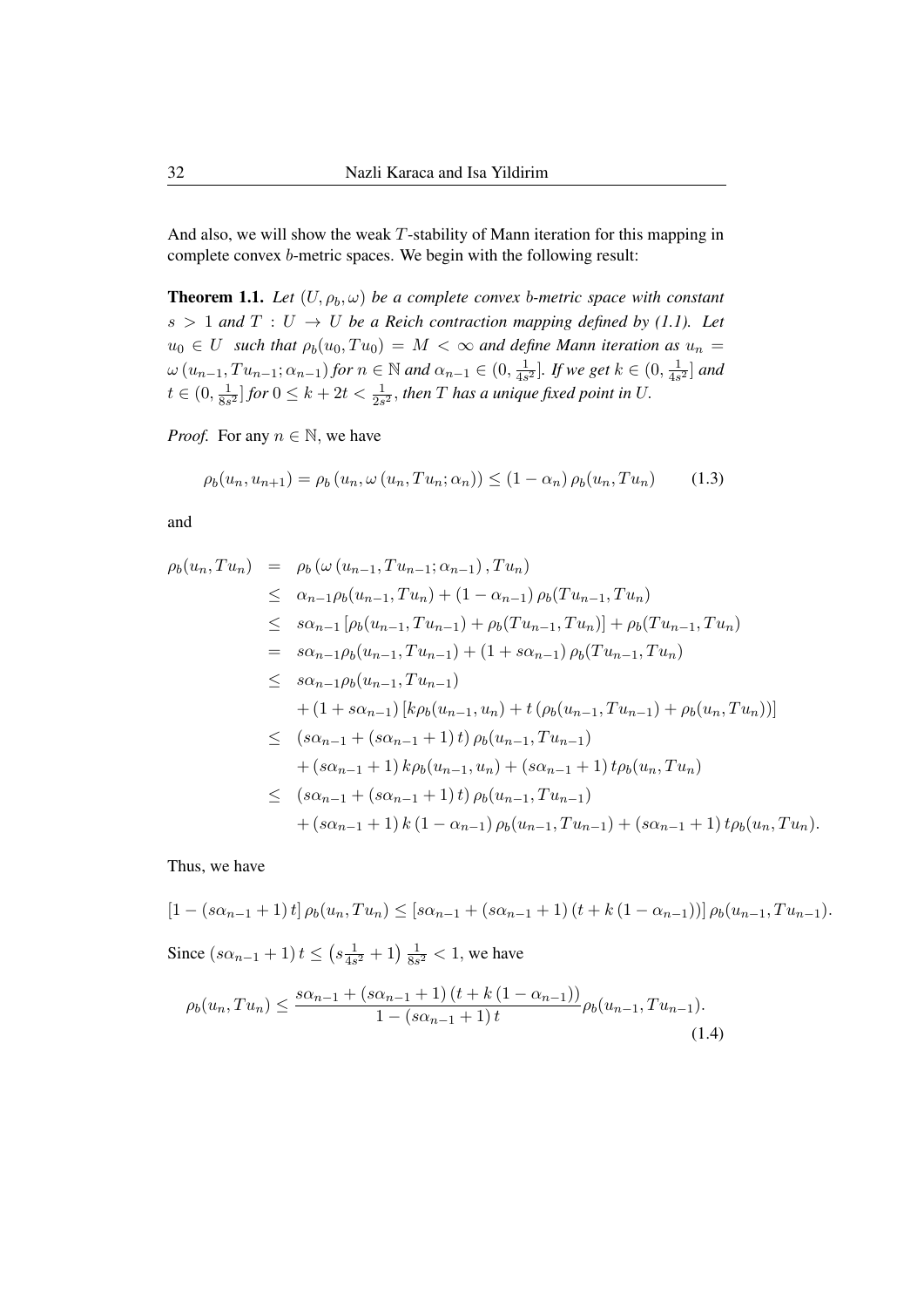Note that  $\lambda_{n-1} = \frac{s\alpha_{n-1} + (s\alpha_{n-1}+1)(t+k(1-\alpha_{n-1}))}{1-(s\alpha_{n-1}+1)t}$  $\frac{\alpha_{n-1}+1}{1-(s\alpha_{n-1}+1)t}$  for  $n \in \mathbb{N}$  and using  $\alpha_{n-1} \in$  $(0, \frac{1}{4e})$  $\frac{1}{4s^2}$ ,  $k \in (0, \frac{1}{4s})$  $\frac{1}{4s^2}$  and  $t \in (0, \frac{1}{8s})$  $\frac{1}{8s^2}$ , we conclude that

$$
\lambda_{n-1} = \frac{s\alpha_{n-1} + (s\alpha_{n-1} + 1) (t + k (1 - \alpha_{n-1}))}{1 - (s\alpha_{n-1} + 1) t}
$$
  
\n
$$
\leq \frac{s\frac{1}{4s^2} + (s\frac{1}{4s^2} + 1) (\frac{1}{8s^2} + \frac{1}{4s^2})}{1 - (s\frac{1}{4s^2} + 1) \frac{1}{8s^2}}
$$
  
\n
$$
< \frac{23}{27}.
$$

From last inequality and inequality (1.4) with the assupmtions of the theorem, we obtain

$$
\rho_b(u_n, Tu_n) \le \lambda_{n-1} \rho_b(u_{n-1}, Tu_{n-1}) < \frac{23}{27} \rho_b(u_{n-1}, Tu_{n-1}) \tag{1.5}
$$

which implies that  $\{\rho_b(u_n, Tu_n)\}\$ is decreasing sequence of non-negative reals. Therefore, there exists  $\delta \geq 0$ , such that

$$
\lim_{n \to \infty} \rho_b(u_n, Tu_n) = \delta.
$$

We will show that  $\delta = 0$ . Assume that  $\delta > 0$ . From (1.5), for  $n \to \infty$ , we obtain

$$
\delta < \frac{23}{27}\delta < \delta.
$$

This is a contradiction. Hence, we have  $\delta = 0$  and mean that

$$
\lim_{n \to \infty} \rho_b(u_n, Tu_n) = 0.
$$

Furthermore, by inequality (1.3), we get

$$
\rho_b(u_n, u_{n+1}) \le (1 - \alpha_n) \rho_b(u_n, Tu_n) < \rho_b(u_n, Tu_n).
$$

This implies that  $\lim_{n\to\infty} \rho_b(u_n, u_{n+1}) = 0$ .

Now, we will show that  $\{u_n\}$  is a Cauchy sequence. Suppose that  $\{u_n\}$  is not a Cauchy sequence. Then, there exists  $\varepsilon_0 > 0$  and subsequences  $\{u_{\phi(l)}\}$  and  $\{u_{\eta(l)}\}$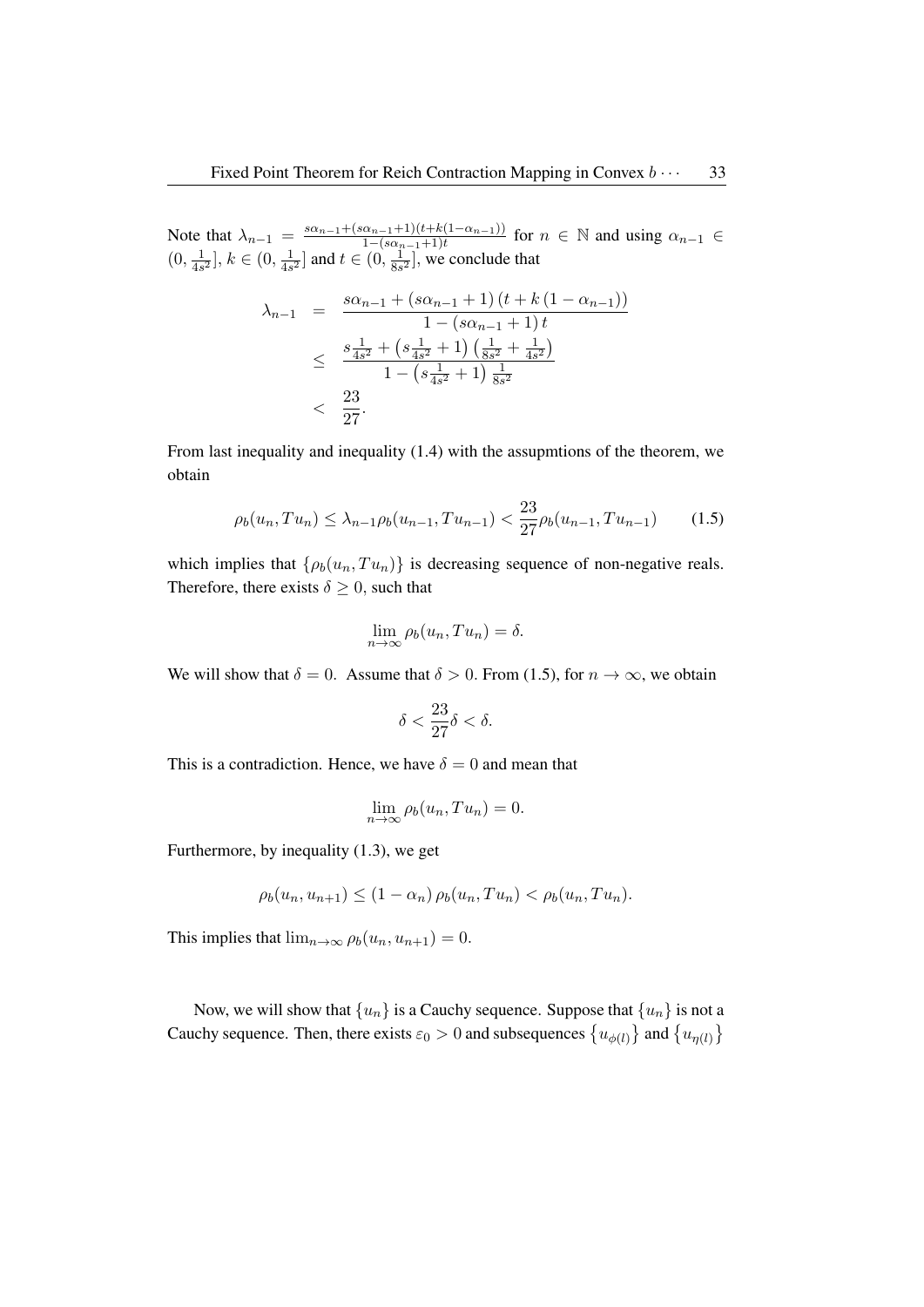of  $\{u_n\}$  such that  $\phi(l)$  is the smallest naturel index with  $\phi(l) > \eta(l) > l$ ,

$$
\rho_b(u_{\phi(l)}, u_{\eta(l)}) \ge \varepsilon_0
$$

and

$$
\rho_b(u_{\phi(l)-1}, u_{\eta(l)}) < \varepsilon_0.
$$

Then, we get

$$
\varepsilon_0 \leq \rho_b(u_{\phi(l)}, u_{\eta(l)}) \leq s \left[ \rho_b(u_{\phi(l)}, u_{\eta(l)+1}) + \rho_b(u_{\eta(l)+1}, u_{\eta(l)}) \right],
$$

which implies that

$$
\frac{\varepsilon_0}{s} \leq \lim_{l \to \infty} \sup \rho_b(u_{\phi(l)}, u_{\eta(l)+1}).
$$

Note that

$$
\rho_b(u_{\phi(l)}, u_{\eta(l)+1}) = \rho_b(\omega(u_{\phi(l)-1}, Tu_{\phi(l)-1}; \alpha_{\phi(l)-1}), u_{\eta(l)+1})
$$
\n
$$
\leq \alpha_{\phi(l)-1} \rho_b(u_{\phi(l)-1}, u_{\eta(l)+1}) + (1 - \alpha_{\phi(l)-1}) \rho_b(Tu_{\phi(l)-1}, u_{\eta(l)+1})
$$
\n
$$
\leq \alpha_{\phi(l)-1} \rho_b(u_{\phi(l)-1}, u_{\eta(l)+1})
$$
\n
$$
+ (1 - \alpha_{\phi(l)-1}) s [\rho_b(Tu_{\phi(l)-1}, Tu_{\eta(l)+1}) + \rho_b(Tu_{\eta(l)+1}, u_{\eta(l)+1})]
$$
\n
$$
\leq \alpha_{\phi(l)-1} s [\rho_b(u_{\phi(l)-1}, u_{\eta(l)}) + \rho_b(u_{\eta(l)}, u_{\eta(l)+1})]
$$
\n
$$
+ (1 - \alpha_{\phi(l)-1}) s [k \rho_b(u_{\phi(l)-1}, u_{\eta(l)+1}) + t \rho_b(u_{\phi(l)-1}, Tu_{\phi(l)-1})]
$$
\n
$$
+ (1 - \alpha_{\phi(l)-1}) s(t+1) \rho_b(u_{\eta(l)+1}, Tu_{\eta(l)+1})
$$
\n
$$
\leq (\alpha_{\phi(l)-1} s + (1 - \alpha_{\phi(l)-1}) s^2 k) [\rho_b(u_{\phi(l)-1}, u_{\eta(l)}) + \rho_b(u_{\eta(l)}, u_{\eta(l)+1})]
$$
\n
$$
+ (1 - \alpha_{\phi(l)-1}) s [t \rho_b(u_{\phi(l)-1}, Tu_{\phi(l)-1}) + (t+1) \rho_b(u_{\eta(l)+1}, Tu_{\eta(l)+1})].
$$

From this inequality, we get

$$
\lim_{l \to \infty} \sup \rho_b(u_{\phi(l)}, u_{\eta(l)+1}) \le \left(\alpha_{\phi(l)-1}s + (1 - \alpha_{\phi(l)-1})s^2k\right)\varepsilon_0 < \left(\frac{1}{4s^2}s + s^2\frac{1}{4s^2}\right)\varepsilon_0 < \frac{1}{2}\varepsilon_0,
$$

which is a contradiction. Thus,  $\{u_n\}$  is a Cauchy sequence in U. By the completeness of U, it follows that there exists  $u^* \in U$  such that

$$
\lim_{n \to \infty} \rho_b(u_n, u^*) = 0.
$$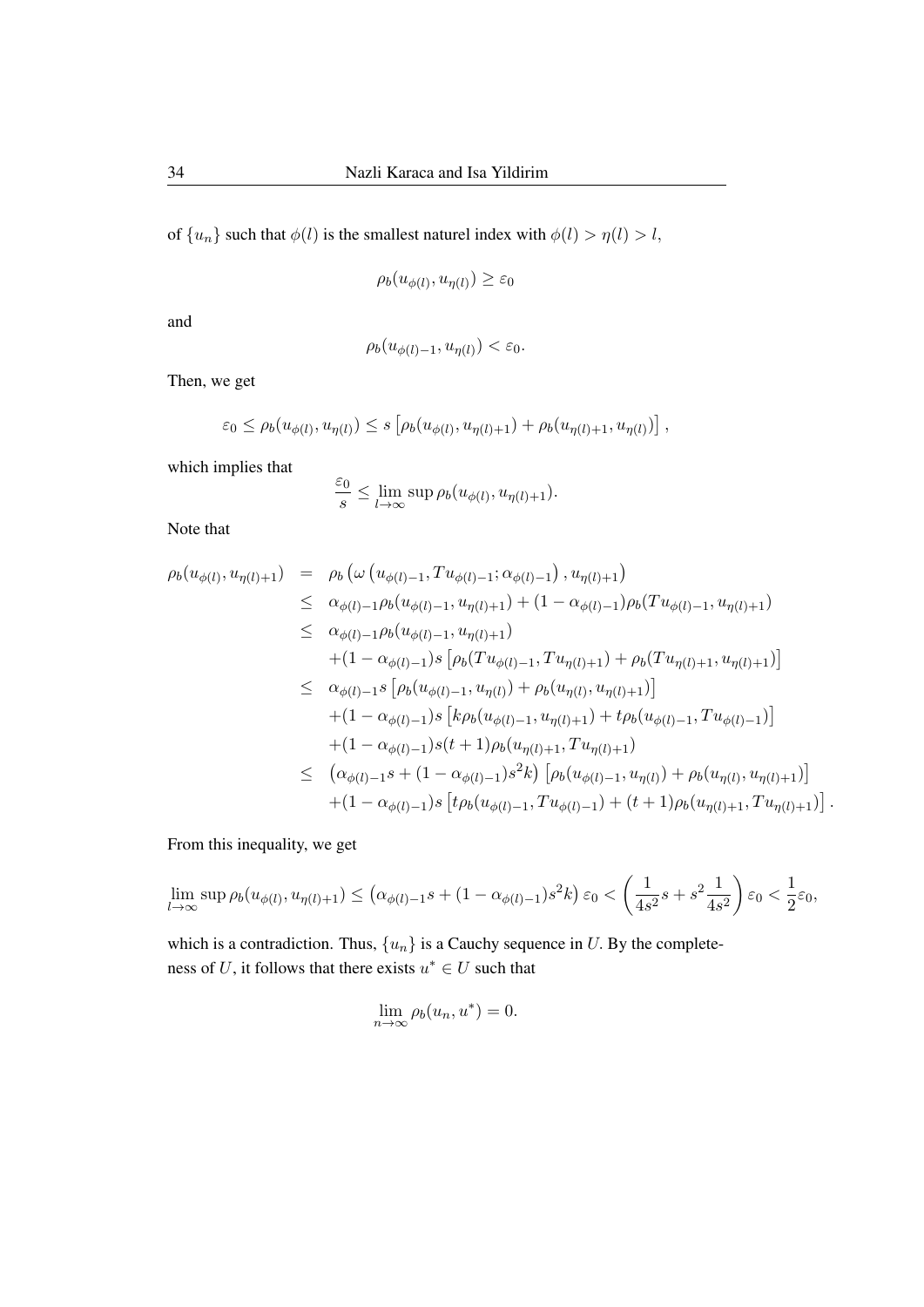Now, we will show that  $u^*$  is a fixed point of T. Since

$$
\rho_b(u^*, Tu^*) \leq s [\rho_b(u^*, u_n) + \rho_b(u_n, Tu^*)]
$$
  
\n
$$
\leq s \rho_b(u^*, u_n) + s^2 [\rho_b(u_n, Tu_n) + \rho_b(Tu_n, Tu^*)]
$$
  
\n
$$
\leq s \rho_b(u^*, u_n) + s^2 \rho_b(u_n, Tu_n)
$$
  
\n
$$
+ s^2 [k \rho_b(u_n, u^*) + t (\rho_b(u_n, Tu_n) + \rho_b(u^*, Tu^*))],
$$

we conclude that

$$
(1 - s^{2}t)\rho_{b}(u^{*}, Tu^{*}) \leq (s + s^{2}k)\rho_{b}(u^{*}, u_{n}) + (s^{2} + s^{2}t)\rho_{b}(u_{n}, Tu_{n})
$$
  

$$
\leq (s + s^{2}k)\rho_{b}(u^{*}, u_{n}) + (s^{2} + s^{2}t)\left(\frac{23}{27}\right)^{n}\rho_{b}(u_{0}, Tu_{0}).
$$

Consequently, we get that  $\lim_{n\to\infty} \rho_b(u^*, Tu^*) = 0$ , so  $u^*$  is a fixed point of T. Let  $v^* \in U$  be another fixed point of T and assume that  $v^* \neq u^*$ . Then  $Tv^* = v^*$ . Then using  $(1.1)$ , we get

$$
\rho_b(u^*, v^*) = \rho_b(Tu^*, Tv^*) \le k\rho_b(u^*, v^*) + t\left[\rho_b(u^*, Tu^*) + \rho_b(v^*, Tv^*)\right].
$$

For  $k \in [0, 1)$ ,

$$
(1-k)\rho_b(u^*,v^*) \le 0
$$

is a contradiction. Hence,  $u^* = v^*$ , which completes the proof.

 $\Box$ 

Now, we will give the following example that satisfies the conditions of our main Theorem 1.1.

**Example 1.1.** *Let*  $U = [0, \infty)$  *and*  $Tu = \frac{u}{6}$  $\frac{u}{6}$  for all  $u \in U$ . For any  $u, v \in U$ , we define mapping  $\rho_b: U \times U \to [0, \infty)$  by the formula  $\rho(u, v) = (u - v)^2$ , while *the mapping*  $\omega: U \times U \times [0,1] \rightarrow U$  *is defined as* 

$$
\omega(u, v; \alpha) \le \alpha u + (1 - \alpha) v
$$

*for all*  $u, v \in U$  *and all*  $\alpha \in [0, 1]$ *. Set*  $u_n = \omega(u_{n-1}, Tu_{n-1}; \alpha_{n-1})$  *and*  $\alpha_{n-1} =$ 1  $\frac{1}{4s^2}$ . *Then*  $(U, \rho_b, \omega)$  *is a complete convex b-metric space with*  $s = 2$ *. Now, we choose*  $u_0 \in U \setminus \{0\}$ *. Combining with*  $u_n = \omega(u_{n-1}, Tu_{n-1}, \alpha_{n-1})$ *,*  $\alpha_{n-1} =$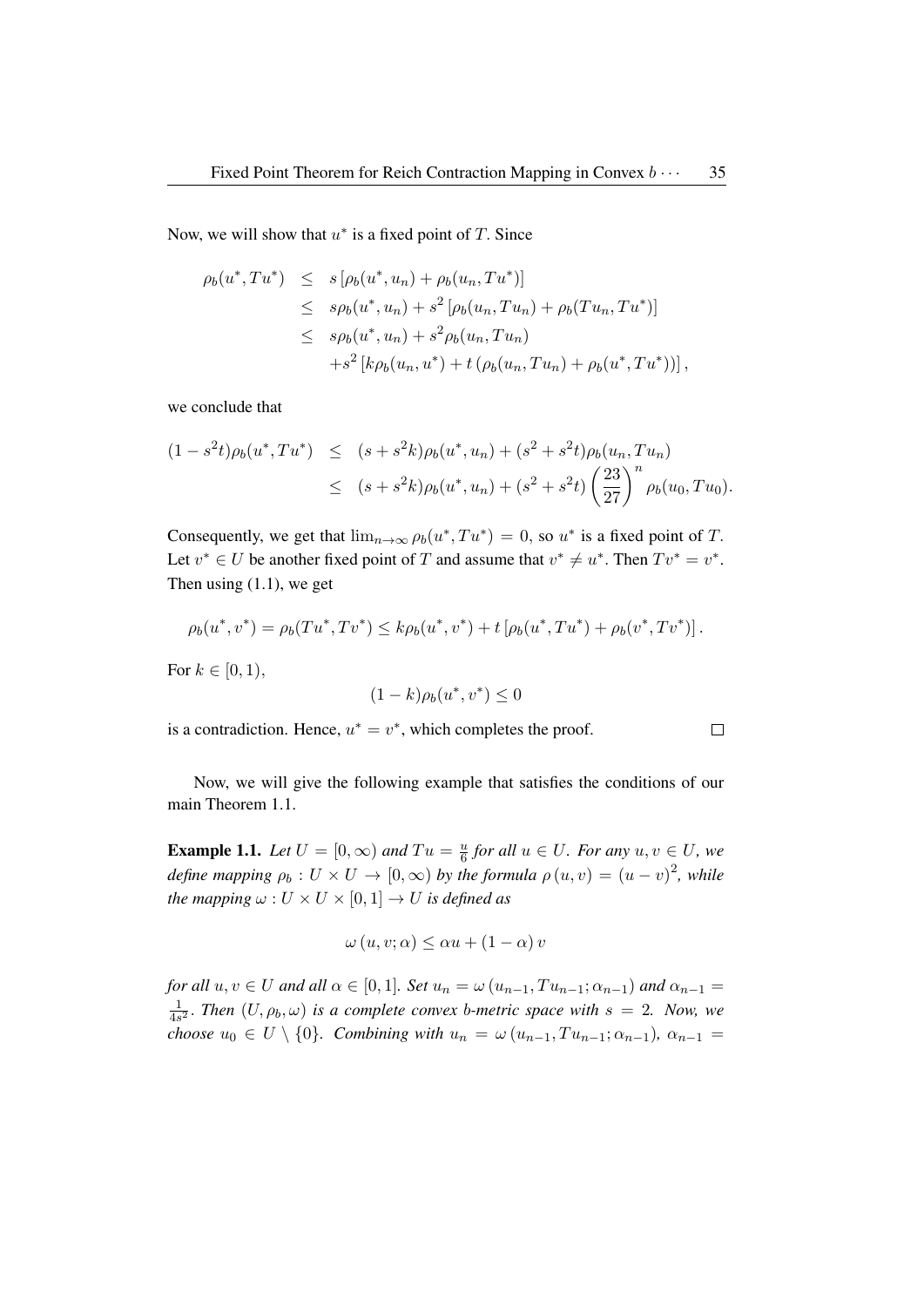1  $\frac{1}{4s^2} = \frac{1}{16}$  and  $Tu = \frac{u}{6}$  $\frac{u}{6}$ , we obtain

$$
u_n = \omega (u_{n-1}, T u_{n-1}; \alpha_{n-1}) = \alpha_{n-1} u_{n-1} + (1 - \alpha_{n-1}) T u_{n-1}
$$
  
=  $\frac{1}{16} u_{n-1} + (1 - \frac{1}{16}) \frac{u_{n-1}}{6}$   
=  $\frac{7}{32} u_{n-1}$ .

*Similarly, we have*

$$
u_{n-1} = \frac{7}{32}u_{n-2}, \ u_{n-2} = \frac{7}{32}u_{n-3}, \cdots, \ u_1 = \frac{7}{32}u_0.
$$

*Therefore,*

$$
u_n = \left(\frac{7}{32}\right)^n u_0 \text{ and } Tu_n = \frac{1}{6} \left(\frac{7}{32}\right)^n u_0.
$$

*If we take limits of above sequences as*  $n \to \infty$ *, we have that*  $u_n \to 0$  *and*  $Tu_n \to$ 0*. That is* 0 *is a fixed point of* T*.*

**Theorem 1.2.** Let  $(U, \rho_b, \omega)$  be a complete convex b-metric space with constant  $s > 1$  and  $T : U \to U$  be a Reich contraction mapping defined by (1.1). Let  $u_0 \in U$  *such that*  $\rho_b(u_0, Tu_0) = M < \infty$  *and define Mann iteration as*  $u_n =$  $\omega(u_{n-1}, Tu_{n-1}; \alpha_{n-1})$  for  $n \in \mathbb{N}$  and  $\alpha_{n-1} \in (0, \frac{1}{4s})$  $\frac{1}{4s^2}$ ]. If we get  $k \in (0, \frac{1}{16s})$  $\frac{1}{16s^2}$ *and*  $t \in (0, \frac{1}{4s})$  $\frac{1}{4s^2}]$  for  $0 \leq k + 2t < \frac{9}{16s^2}$ , then  $T$  has a unique fixed point in  $U$ .

*Proof.* The proof is similar to the proof of Theorem 1.1.

 $\Box$ 

After our theorems, we conclude that followings:

- **Remark 1.1.** *(i) If we take*  $t = 0$  *in Theorem 1.1, Reich contraction mapping is deduced contraction mapping and Theorem 1 in [4] is obtained.*
	- *(ii)* If we take  $k = 0$  in Theorem 1.2, Reich contraction mapping is deduced *Kannan contraction mapping and Theorem 2 in [4] is obtained.*

Next, we will consider the problem for the weak T−stability of Mann iteration process for the Reich contraction mapping in complete convex b-metric spaces.

**Theorem 1.3.** *Under the assumptions of Theorem 1.1, additionally, if*  $\lim_{n\to\infty} \alpha_n =$ 0 and if condition  $\frac{s^2(k+ts)}{1-ts} < 1$ , then Mann iteration is weakly T-stable.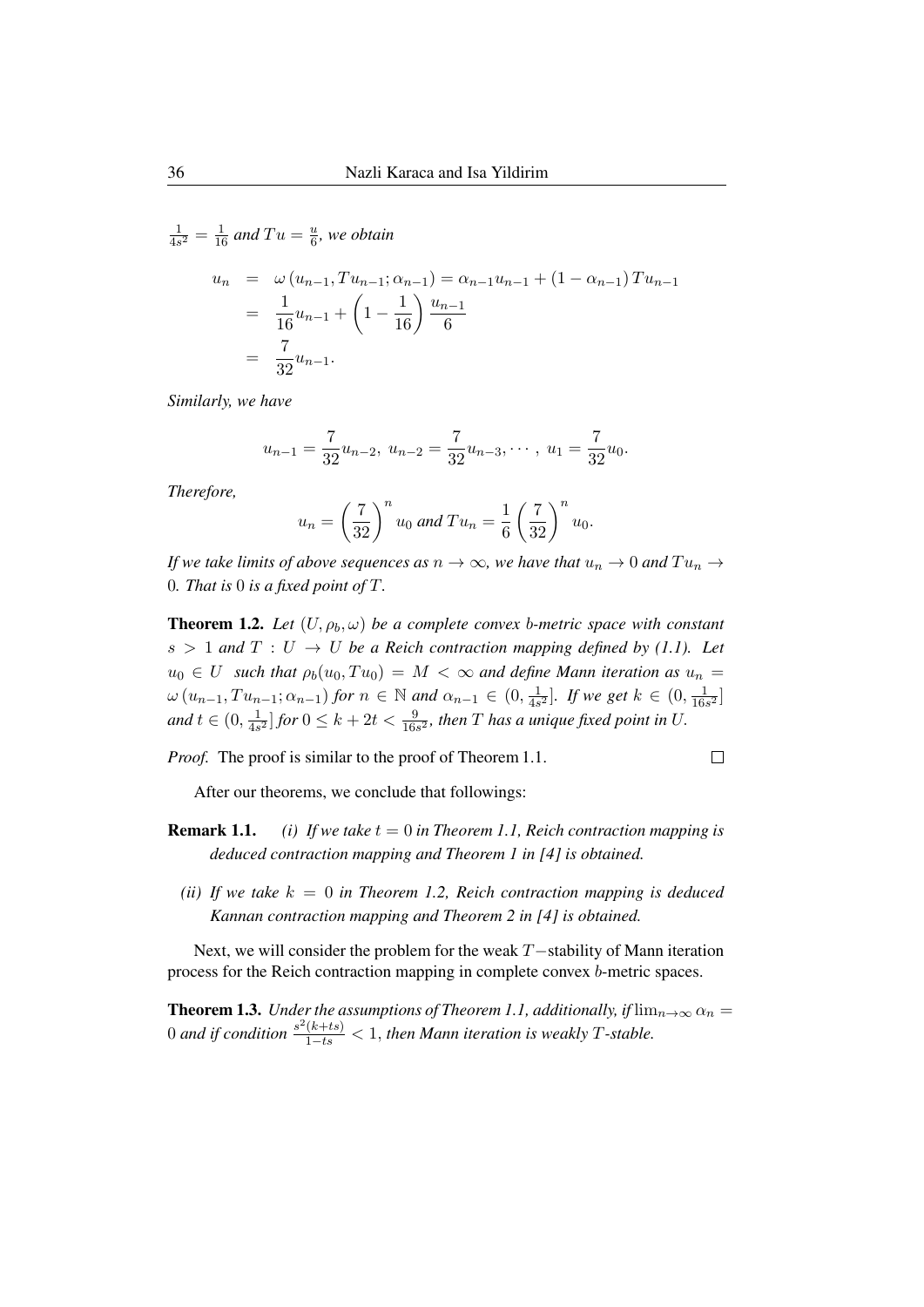*Proof.* From Theorem 1.1, it follows that  $u^*$  is a unique fixed point of T in U. Suppose that  $\{v_n\}$  is a sequence in U and satisfies  $\lim_{n\to\infty}\rho_b(v_{n+1},\omega(v_n,Tv_n;\alpha_n))=$ 0 and  $\{\rho_b(v_n, Tv_n)\}\$ is bounded. We get

$$
\rho_b(v_{n+1}, u^*) \leq s \left[ \rho_b(v_{n+1}, \omega(v_n, Tv_n; \alpha_n)) + \rho_b(\omega(v_n, Tv_n; \alpha_n), u^*) \right]
$$
  
\n
$$
\leq s \rho_b(v_{n+1}, \omega(v_n, Tv_n; \alpha_n)) + s^2 \left[ \rho_b(\omega(v_n, Tv_n; \alpha_n), Tv_n) + \rho_b(Tv_n, u^*) \right]
$$
  
\n
$$
\leq s \rho_b(v_{n+1}, \omega(v_n, Tv_n; \alpha_n)) + s^2 \alpha_n \rho_b(v_n, Tv_n) + s^2 \rho_b(Tv_n, u^*).
$$

Note that

$$
\rho_b(Tv_n, u^*) \leq k\rho_b(v_n, u^*) + t \left[ \rho_b(v_n, Tv_n) + \rho_b(u^*, Tu^*) \right] \leq k\rho_b(v_n, u^*) + t s \left[ \rho_b(v_n, u^*) + \rho_b(u^*, Tv_n) \right].
$$

Therefore, we get  $\rho_b(Tv_n, u^*) \leq \frac{k+t s}{1-t s} \rho_b(v_n, u^*)$ . Using this inequality, we obtain

$$
\rho_b(v_{n+1}, u^*) \le s \rho_b(v_{n+1}, \omega(v_n, Tv_n; \alpha_n)) + s^2 \alpha_n \rho_b(v_n, Tv_n) + \frac{s^2(k+ts)}{1-ts} \rho_b(v_n, u^*).
$$

Considering the conditions of the theorem and from Lemma 1.1, we get that

$$
\lim_{n \to \infty} \rho_b(v_n, u^*) = 0,
$$

which completes the proof.

 $\Box$ 

### Acknowledgement

The authors are thankful to the editor and the referee for their comments and suggestions.

## References

- [1] S. Banach, *Sur les operations dans les ensembles abstraits et leur application ´ aux equations int ´ egrales ´* , Fund. Math., 3 (1922), 133–181.
- [2] S. Czerwik, *Contraction mappings in* b*-metric spaces*, Acta Math. Univ. Ostrav., 1 (1993), 5–11.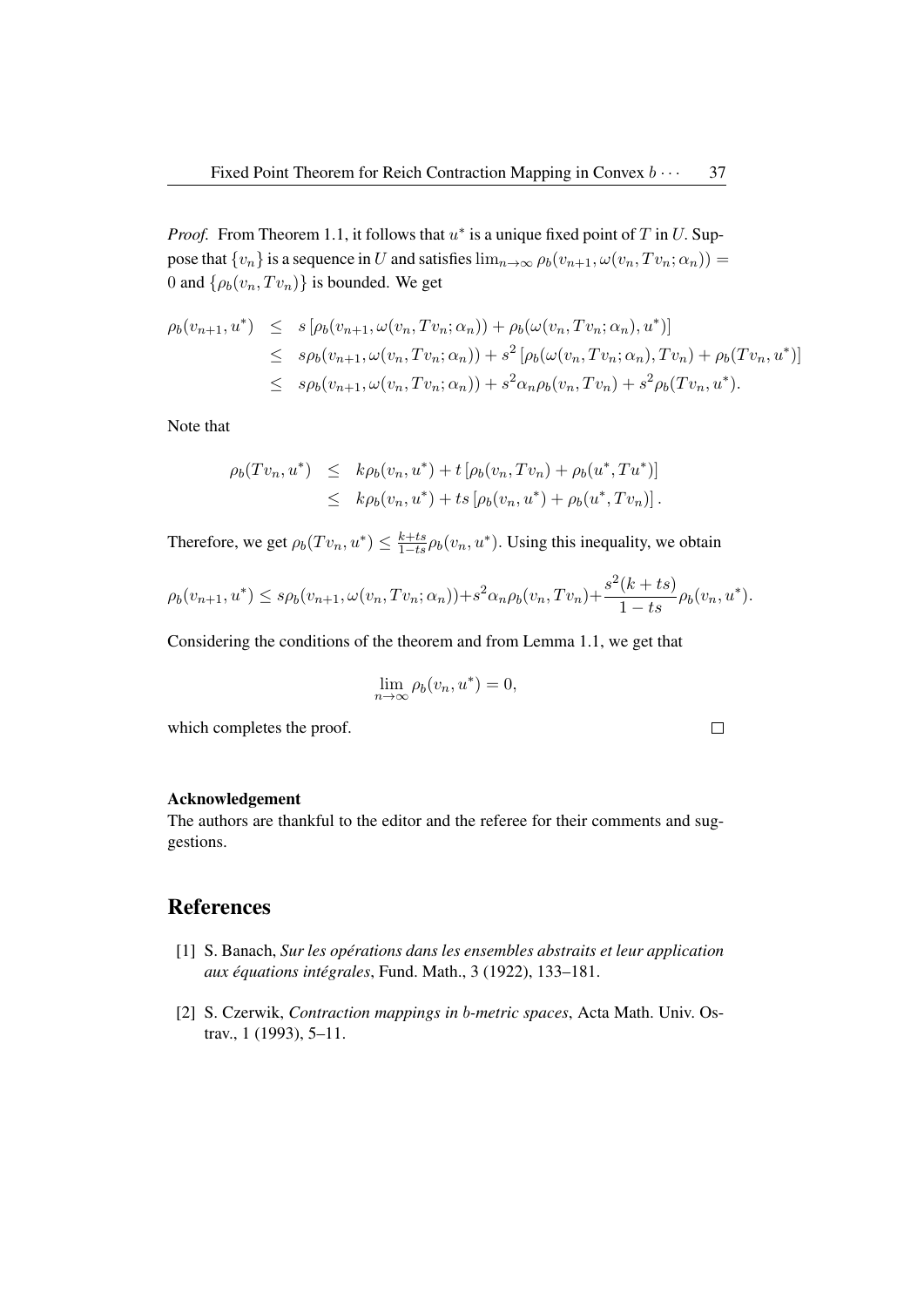- [3] I.A. Bakhtin, *The contraction mapping principle in quasimetric spaces*, Func. An., Gos. Ped. Inst. Unianowsk, 30 (1989), 26–37.
- [4] L. Chen, C. Li, R. Kaczmarek, Y. Zhao, *Several fixed point theorems in convex b-metric spaces and applications*, Mathematics, 8 (2020), 1–16.
- [5] A. Branciari, *A fixed point theorem of Banach-Caccioppoli type on a class of generalized metric spaces,* Publ. Math. Debr., 57 (2000), 31–37.
- [6] R. Fagin, R. Kumar, D. Sivakumar, *Comparing top k lists*, SIAM J. Discrete Math., 17 (2003), 134–160.
- [7] V. S. Gahler, *2-metrische Raume und ihre topologische struktur*, Math. Nachr., 26 (1963), 115–148.
- [8] A. Hussain, T. Kanwal, *Existence and uniqueness for a neutral differential problem with unbounded delay via fixed point results*, Tran. A. Razmadze Math. Institute, 172 (2018), 481–490.
- [9] M. Jleli, B. Samet, *A generalized metric space and related fixed point theorems*, Fixed Point Theory Appl., 2015 (2015), 1–14.
- [10] M. Jleli, B. Samet, *On a new generalization of metric spaces*, J. Fixed Point Theory Appl., 20 (2018), 128.
- [11] S. Malhotra, S. Shukla, R. Sen, *Some fixed point theorems for ordered Reich type contractions in cone rectangular metric spaces*, Acta Math. Univ. Comenianae, 2 (2013), 165–175.
- [12] S. G. Matthews, *Partial metric topology, In: Proc. 8th Summer Conference on General Topology and Applications*, Ann. New York Acad. Sci., 728 (1994), 183–197.
- [13] I. Yildirim, S. H. Khan, *Some results for nonexpansive mappings on metric spaces*, NTMSCI 6, No. 1 (2018), 123-130.
- [14] Z. Mustafa, B. Sims, *A new approach to generalized metric spaces*, J. Nonlinear Convex Anal., 7 (2006), 289–297.
- [15] Qing, Y.; Rhoades, B. *T-stability of picard iteration in metric spaces*. Fixed Point Theory Appl. 2008 (2008), 1-4.
- [16] Takahashi, W. *A convexity in metric space and nonexpansive mappings.* I. Kodai Math. Semin. Rep. 22 (1970), 142–149.